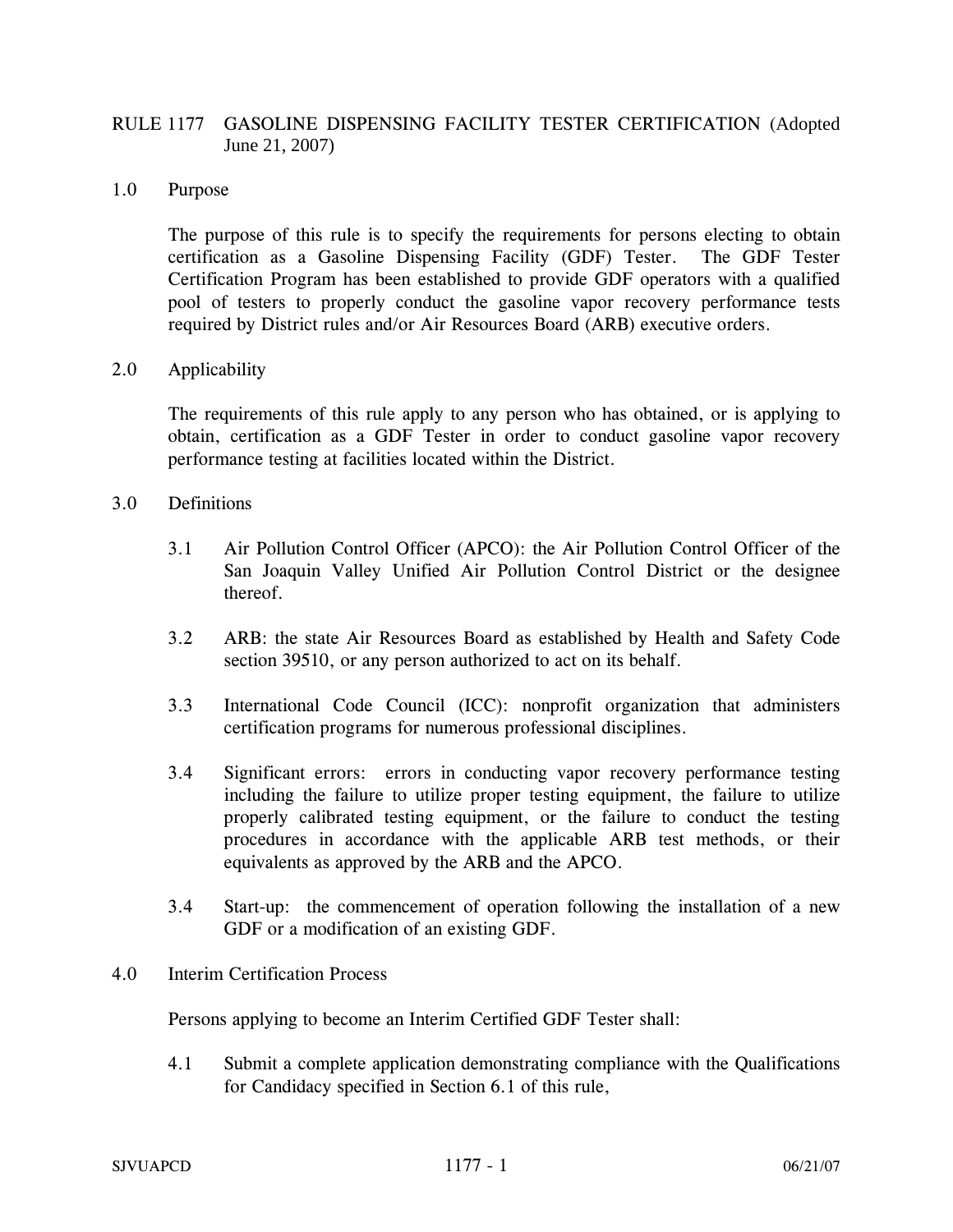- 4.2 Pay a training and certification fee as required by Section 3.0 of Rule 3147 (*Fees for Certification of Gasoline Dispensing Facility Testers)*, and
- 4.3 Comply with the Requirements for Interim Certification in Section 7.0 of this rule.
- 5.0 Certification Process

Persons applying to become a Certified GDF Tester shall:

- 5.1 Submit a complete application demonstrating compliance with the Qualifications for Candidacy specified in Section 6.0 of this rule,
- 5.2 Pay a training and certification fee as required by Section 3.0 of Rule 3147, and
- 5.3 Comply with the Requirements for Certification in Section 8.0 of this rule.
- 6.0 Qualifications for Candidacy

To become candidates for certification, applicants must:

- 6.1 Have at least six months of experience in performing and/or assisting in performing vapor recovery performance testing, and
- 6.2 Be certified by the ICC for Vapor Recovery System Testing and Repair once the ICC releases its certification exam.
- 7.0 Requirements for Interim Certification
	- 7.1 In order to obtain interim certification as a GDF Tester, candidates meeting the requirements of Section 6.1 of this rule shall complete a mandatory orientation course that covers the gasoline vapor recovery performance tests required by District rules and/or ARB executive orders, District policies and procedures, and proper documentation of test results.
	- 7.2 On or after the date that the ICC certification exam for Vapor Recovery System Testing and Repair is first available, the District will no longer allow persons to obtain interim certification as a GDF Tester.
- 8.0 Requirements for Certification
	- 8.1 In order to obtain certification as a GDF Tester, candidates who do not possess an Interim Certification in accordance with Section 7.0 of this rule and who meet the requirements of Section 6.1 and 6.2 of this rule shall complete a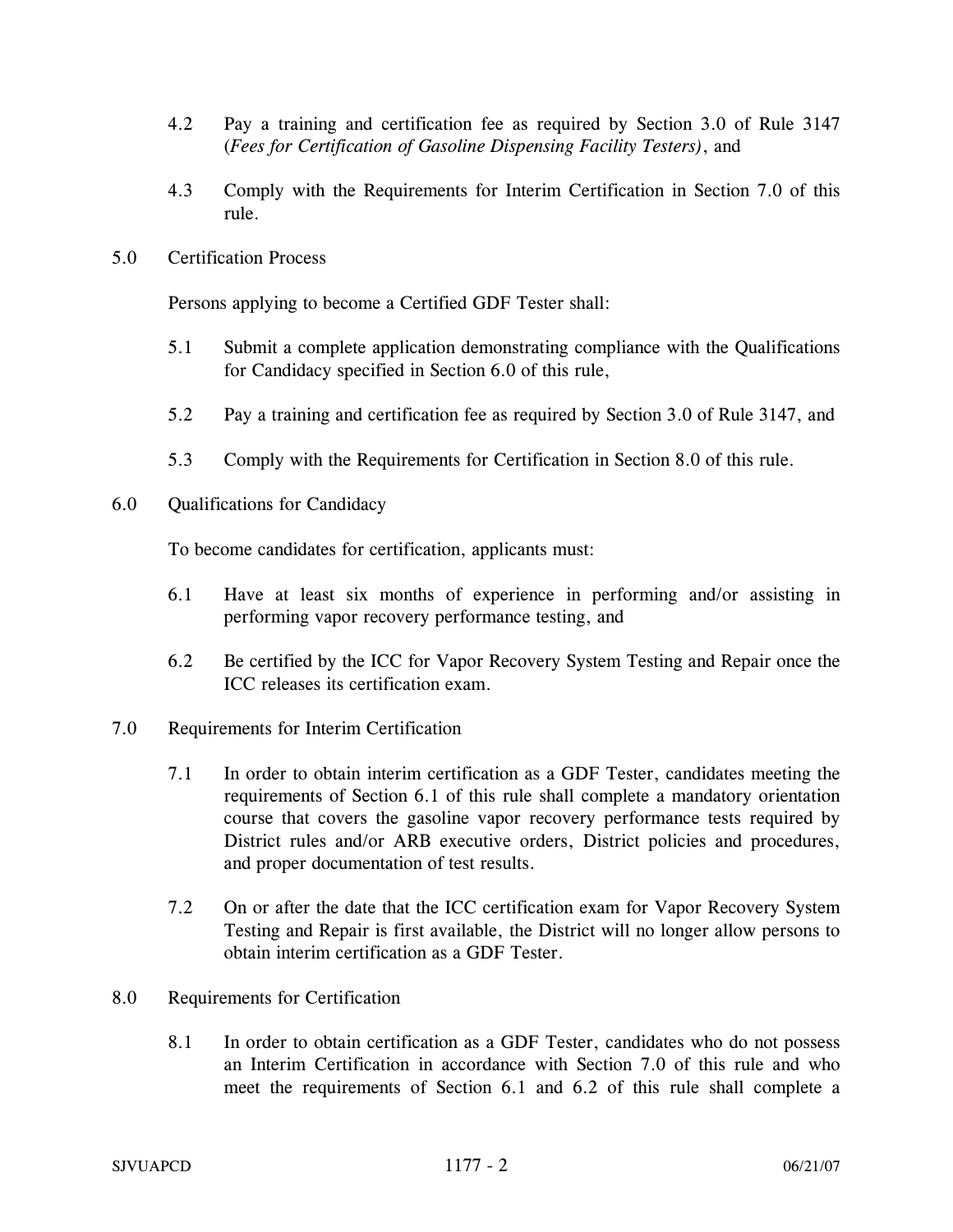mandatory orientation course that covers the gasoline vapor recovery performance tests required by District rules and/or ARB executive orders, District policies and procedures, and proper documentation of test results.

- 8.2 In order to obtain certification as a GDF Tester, candidates who possess an Interim Certification in accordance with Section 7.0 of this rule shall be certified by the ICC for Vapor Recovery System Testing and Repair within 180 calendar days of the date the respective ICC certification exam is first available and shall submit documentation of said certification to the District.
- 9.0 Post-Certification Requirements

An Interim Certified or Certified GDF Tester shall comply with all of the following requirements:

- 9.1 Notify the District of gasoline vapor recovery performance testing in accordance with the timeframes established by Rule 4621 (*Gasoline Transfer into Stationary Storage Containers, Delivery Vessels, and Bulk Plants*) and Rule 4622 (*Gasoline Transfer into Motor Vehicle Fuel Tanks*). The notification shall be provided in accordance with methods prescribed by the District. Notwithstanding the requirements of Rule 4621 and 4622, the APCO may waive or modify the gasoline vapor recovery performance testing notification requirements on a caseby-case basis.
- 9.2 Gasoline vapor recovery performance testing shall be conducted in accordance with the latest version of the applicable ARB test methods, or their equivalents as approved by the ARB and the APCO.
- 9.3 Except as specified in Section 9.4 of this rule, gasoline vapor recovery performance testing shall be conducted and completed between the hours of 7:30 a.m. and 5:30 p.m. Monday through Friday. Notwithstanding, the APCO may approve testing during additional hours or on a weekend day (Saturday or Sunday) on a case-by-case basis provided that the Interim Certified or Certified GDF Tester demonstrates to the satisfaction of the District that conducting the gasoline vapor recovery performance testing during the aforementioned hours would result in an undue hardship to the GDF operator.
- 9.4 Start-up gasoline vapor recovery performance testing shall be conducted and completed between the hours of 9:00 a.m. and 5:00 p.m. Monday through Friday. Notwithstanding, the APCO may approve testing during additional hours or on a weekend day (Saturday or Sunday) on a case-by-case basis provided that the Interim Certified or Certified GDF Tester demonstrates to the satisfaction of the District that conducting the start-up gasoline vapor recovery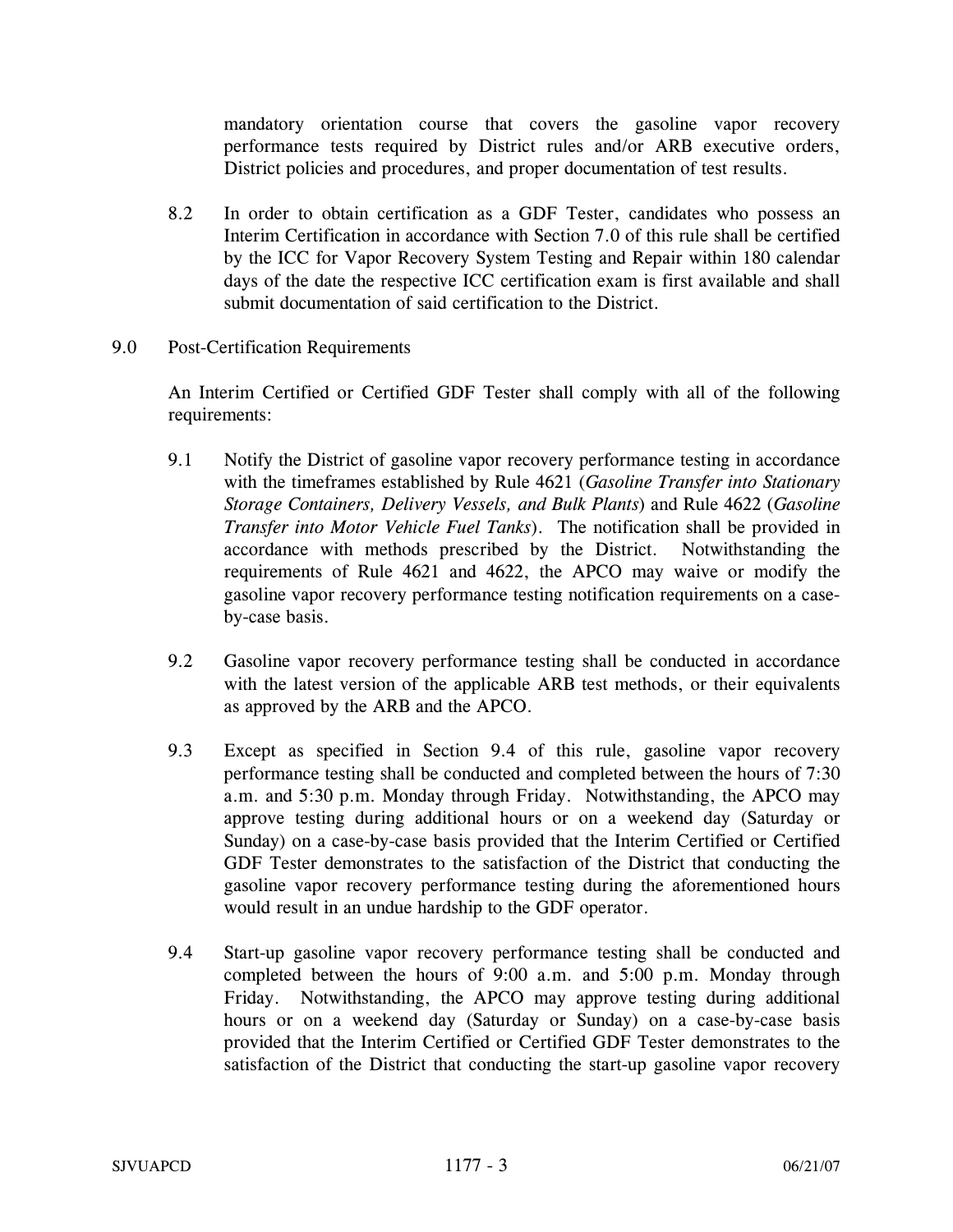performance testing during the aforementioned hours would result in an undue hardship to the GDF operator.

- 9.5 An Interim Certified or Certified GDF Tester shall be on-site at the facility no later than 30 minutes after the scheduled testing time. Should the Interim Certified or Certified GDF Tester need to postpone and/or reschedule the scheduled testing time, the District must be contacted prior to the scheduled testing time to receive authorization. Failure to be on-site within 30 minutes of the scheduled testing time may result in cancellation of the vapor recovery performance testing.
- 9.6 An Interim Certified or Certified GDF Tester shall maintain a copy of the most recent calibration data for any and all testing equipment required to be periodically calibrated in accordance with the appropriate ARB test methods, or their equivalents as approved by the ARB and the APCO. Failure to maintain a copy of the calibration data on-site during the vapor recovery performance testing may result in cancellation of the testing.
- 9.7 An Interim Certified or Certified GDF Tester shall be certified by the vapor recovery equipment and/or monitoring equipment manufacturer to perform repairs, adjustments, or testing on the subject equipment or vapor recovery systems if such certification is required by the ARB executive order(s) certifying the equipment. Failure to maintain a copy of the certification(s) on-site during the vapor recovery performance testing may result in cancellation of the testing.
- 9.8 Notify the District of the pass/fail status of all gasoline vapor recovery performance tests within 24 hours after each test is conducted. The notification shall be provided in accordance with methods prescribed by the District.
- 9.9 The failure to meet any of the requirements of Section 9.0 of this rule shall constitute a violation of this rule.
- 10.0 Gasoline Vapor Recovery Performance Test Reports

An Interim Certified or Certified GDF Tester shall document the results of gasoline vapor recovery performance testing as follows:

- 10.1 Results shall be typewritten on District forms or on other forms provided that said forms are approved by the District pursuant to Section 11.0 of this rule.
- 10.2 Should gasoline vapor recovery performance test results not contain all of the information required on a District form or should the test results contain errors, the District shall notify the Interim Certified or Certified GDF Tester in writing as to the deficiencies or errors contained within the test results. The Interim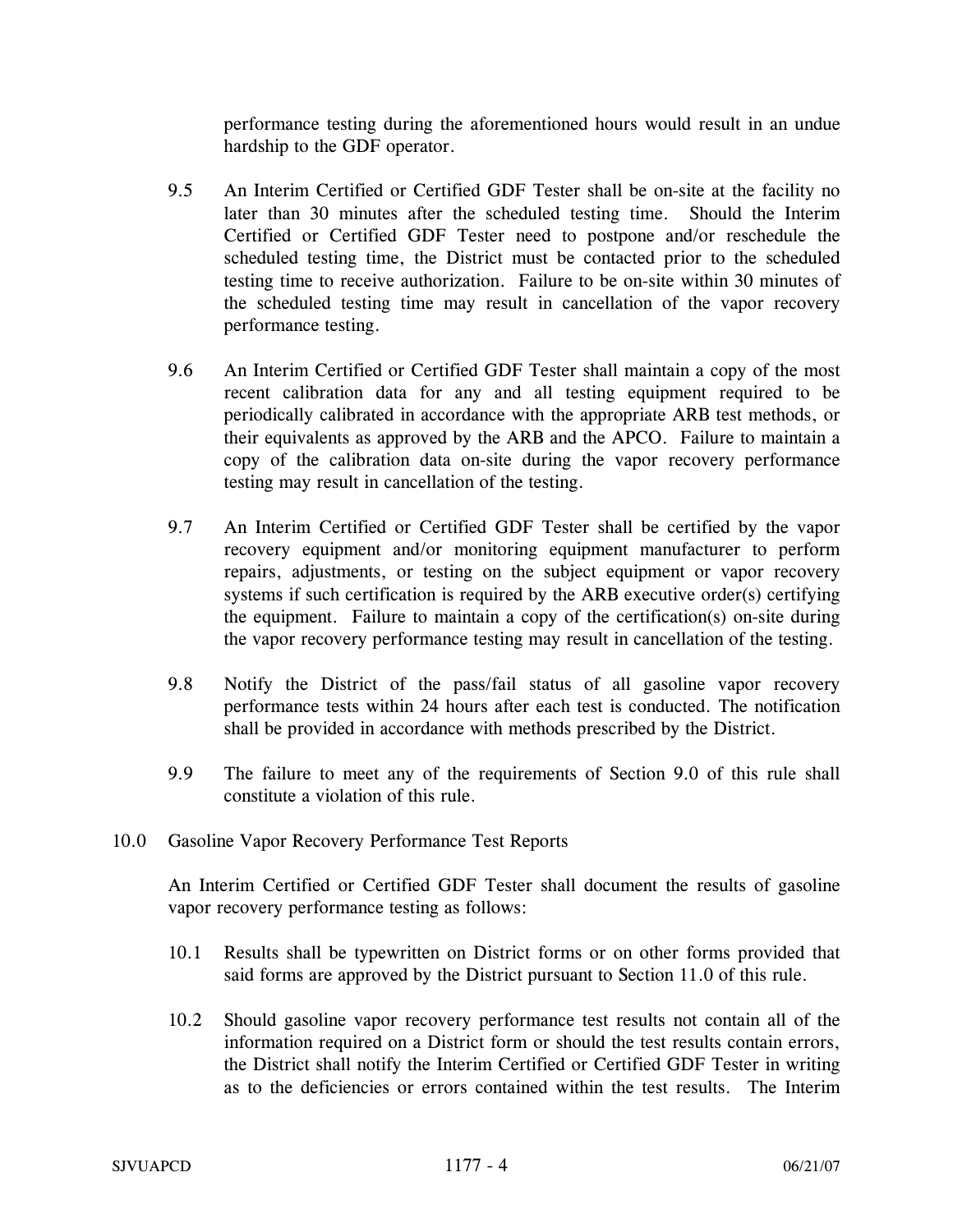Certified or Certified GDF Tester shall then submit a revised copy of the test results to the District and GDF operator within 15 calendar days of the date on the notice. If the revised results are not submitted within 15 calendar days of the date on the notice, the results may be rejected.

- 10.3 Should the gasoline vapor recovery performance test results demonstrate that an Interim Certified or Certified GDF Tester made significant errors in conducting ARB test methods, or their equivalents as approved by the ARB and the APCO, the results may be rejected.
- 10.4 Failure to meet the requirements of Section 10.2 of this rule shall constitute a violation of this rule.
- 11.0 Approval of Gasoline Vapor Recovery Performance Testing Forms
	- 11.1 Any forms that are to be submitted to the District to document the results of gasoline vapor recovery performance testing must first be approved by the District.
	- 11.2 Within 15 calendar days of District receipt of a gasoline vapor recovery performance testing form submitted for the purpose of District approval, the District shall either:
		- 11.2.1 Provide an letter approving the subject form for the purpose of documenting the results of gasoline vapor recovery performance testing, or
		- 11.2.2 Provide a letter outlining the specific deficiencies in the subject form.
	- 11.3 Any modification to a previously approved form, other than minor modifications to formatting or updates to company contact information, must first be approved by the District.
- 12.0 Renewal of Certification
	- 12.1 Certification shall be valid for a period of two years from the date of issuance unless the holder of the certificate is disqualified pursuant to Section 14.0 of this rule.
	- 12.2 Certification may be renewed by complying with the following requirements:
		- 12.2.1 Completing supplemental orientation courses as required by the District, and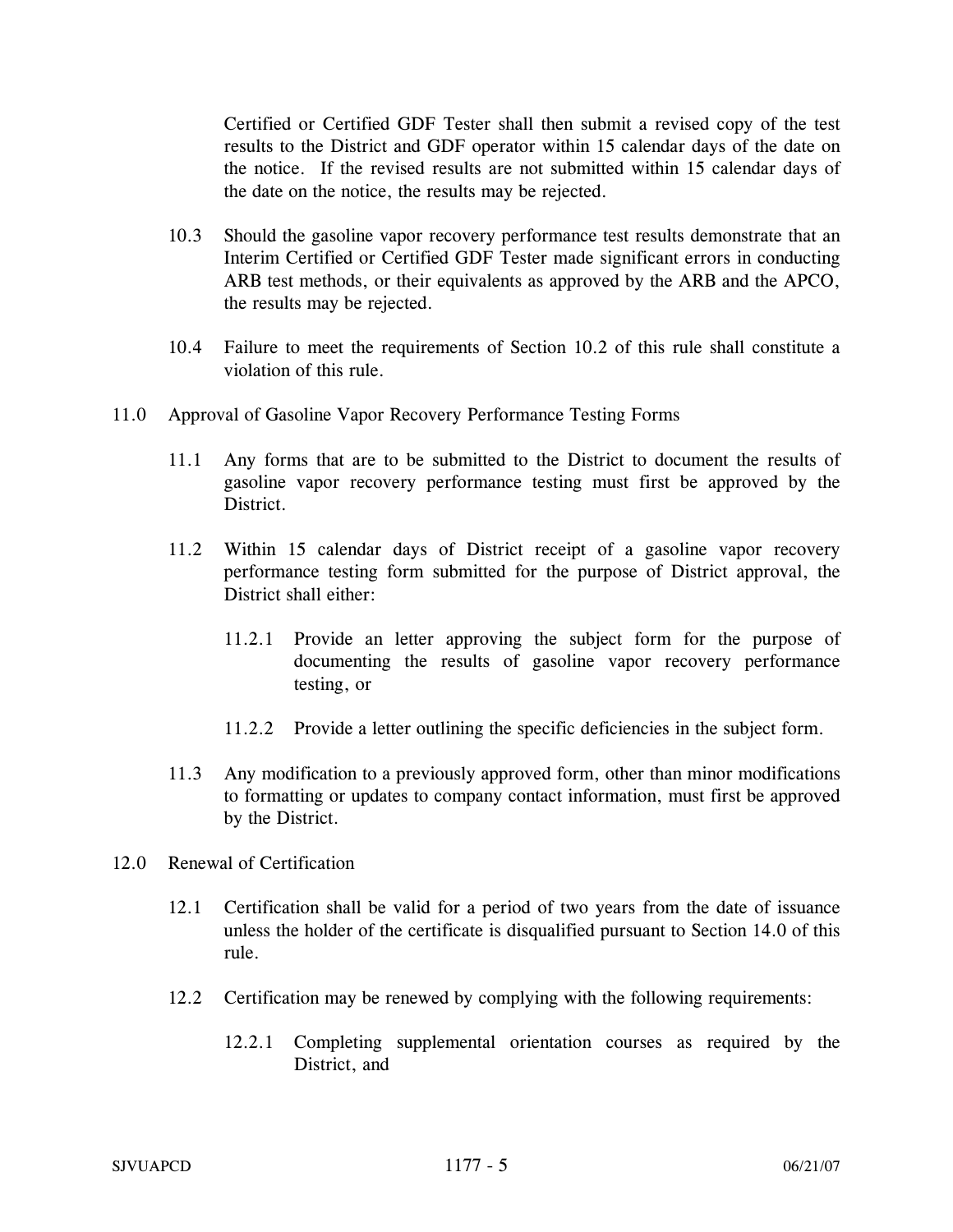- 12.2.2 Payment of the biennial renewal fee as required by Section 4.0 of Rule 3147.
- 12.3 Failure to comply with Section 12.2.1 or 12.2.2 of this rule may result in suspension of certification.
- 13.0 Expiration of Interim Certification

Any Interim Certification granted pursuant to Section 7.0 of this rule shall expire 180 calendar days after the date that the ICC certification exam for Vapor Recovery System Testing and Repair is first available.

- 14.0 Disqualification
	- 14.1 If at any time a Certified GDF Tester's ICC certification for Vapor Recovery System Testing and Repair is revoked, the APCO may disqualify the Certified GDF Tester provided that notice and an opportunity for an office conference was afforded pursuant to Section 15.0 of this rule.
	- 14.2 A person disqualified pursuant to Section 14.1 of this rule may be reinstated if subsequent to the disqualification they comply with the requirements of Section 5.0 of this rule.
	- 14.3 The APCO may, pursuant to this section, disqualify an Interim Certified or Certified GDF Tester if the APCO determines that each of the following has occurred:
		- 14.3.1 The Interim Certified or Certified GDF Tester has made significant errors in conducting ARB test methods, or their equivalents as approved by the ARB and the APCO, and/or the Interim Certified or Certified GDF Tester has failed to comply with the requirements prescribed by Sections 9.0 and 10.0 of this rule.
		- 14.3.2 A notice of violation was issued for those violations.
		- 14.3.3 The violations pose a recurring pattern of noncompliance.
		- 14.3.4 Notice and an opportunity for an office conference were afforded pursuant to Section 15.0 of this rule.
	- 14.4 A person disqualified pursuant to Section 14.3 of this rule may be reinstated if subsequent to the disqualification they repeat the orientation course specified in Section 7.0 or 8.0 of this rule, respectively.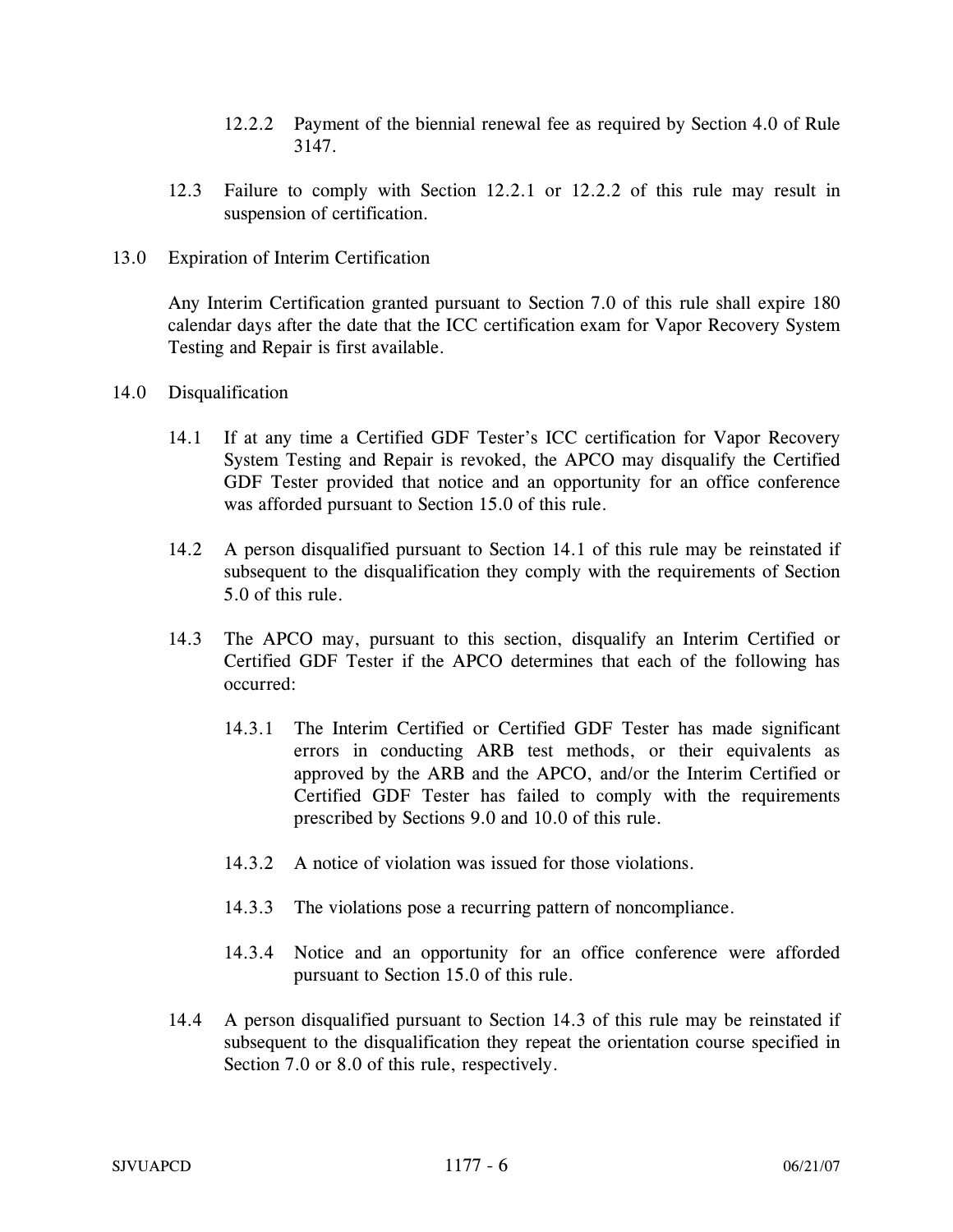- 14.5 Notwithstanding the provisions of Sections 14.3 and 14.4 of this rule, the APCO may, pursuant to this section, disqualify an Interim Certified or Certified GDF Tester for a period of 60 calendar months if the APCO determines that either of the following has occurred and provided that notice and an opportunity for an office conference was afforded pursuant to Section 15.0 of this rule:
	- 14.5.1 An Interim Certified or Certified GDF Tester knowingly or negligently submits false information in connection with a gasoline vapor recovery performance test.
	- 14.5.2 An Interim Certified or Certified GDF Tester was previously disqualified pursuant to Section 14.3 of this rule and cause exists pursuant to said section to disqualify the Interim Certified or Certified GDF Tester for a second time.
- 14.6 A person disqualified pursuant to Section 14.5 of this rule may be reinstated if subsequent to 60 calendar months they comply with the requirements of Section 4.0 or 5.0 of this rule, respectively.
- 14.7 Persons disqualified pursuant to Section 14.1, 14.3 or 14.5 of this rule, respectively, may appeal the determination by petitioning for a hearing before the regional District Board of Appeals pursuant to Section 17.0 of this rule.
- 15.0 Notice of Preliminary Disqualification Determination

If the APCO makes a preliminary determination that an Interim Certified or Certified GDF Tester has met the criteria prescribed in Section 14.1, 14.3 or 14.5 of this rule, respectively, the APCO shall take all of the following actions:

- 15.1 Notify the Interim Certified or Certified GDF Tester, in writing, that the District has made a preliminary disqualification determination and the District may take action pursuant to Section 14.0 of this rule 30 calendar days after the date on the notice. The notice shall include all of the relevant facts relating to the preliminary determination that are known to the APCO at the time of the notice.
- 15.2 Request, as part of the notification required by Section 15.1 of this rule, that the Interim Certified or Certified GDF Tester confer with the APCO, or the designee thereof, in an office conference within 30 calendar days of the date on the notice to discuss the facts relating to the preliminary disqualification determination.